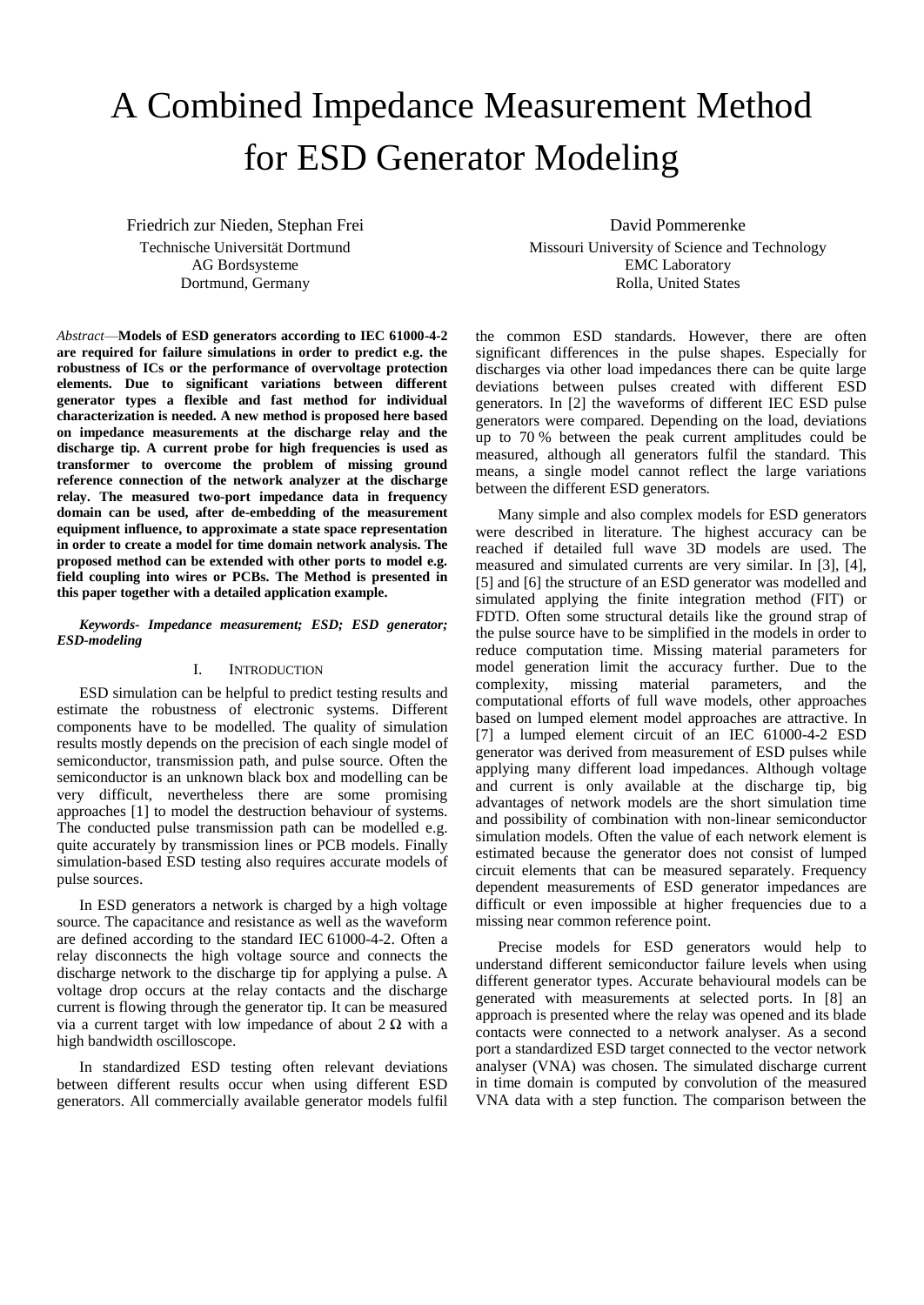waveforms obtained from this approach and the pulse shape recorded with an oscilloscope are very similar. Problem here is the connection of the VNA port at the relay that might have a significant impact on the measurement result due to undefined ground reference connection of the VNA. Ferrites used in [\[8\]](#page-5-7) can reduce problematic cable shield currents only partially.

The characterization approach with a VNA in frequency domain is extended here. Measurements are done with a current clamp providing the necessary galvanic decoupling and overcome the problems of ferrites or differential mode impedance measurements at the relay port. Furthermore the measured frequency domain impedance data is converted into state space representation in order to create an exact model from measurement data which can be applied in any circuit simulation tools. The method can be used to characterize and create simulation models of any ESD generator type.

## II. METHOD

## *A. Measurement Approach*

For accurate modeling of ESD generators the impedance must be known over a wide frequency range. In real ESD generators the charging voltage can be measured between the relay contacts before the trigger closes and the voltage is reduced to zero. The current pulse shape at the relay can be calculated if the impedance between these points is known and a voltage step function is used as excitation. A similar approach was used in [\[8\].](#page-5-7) The impedance in frequency domain was measured by connecting a 50  $\Omega$  VNA port to the relay blades. The step response of the measured impedance data gives the time domain current shape. Arc effects in the relay can be neglected due to very short time constants. Although good results were obtained, the ground reference connection of the VNA affects the measured impedance. In fact the impedances of the ESD generator which are required for modeling are defined between the relay blades and between the tip and a metal plane. If a coaxial cable is connected to the relay and NWA, the impedance of the relay port would be changed due to the additional impedance due to cable sheath currents. Accurate characterization is not possible this way. Ferrites can help to enlarge the parallel impedance due to the cable sheath, but it is impossible to reduce sheath currents completely. Accurate impedance data can be measured at the relay if the VNA port is decoupled from the ESD generator by an RF transformer. The measurement of the second port at the generator discharge tip is a trivial problem. A 2-port Sparameter characterization can be done and a de-embedding method can be used to extract the effect of the transformer to provide the needed measurement data.

A second dataset is required representing only the transfer function of the transformer. If ABCD-parameters are used the unknown ESD generator relay impedance function can be calculated using (1). The de-embedding information of the transformer can be measured with the setup shown in Figure 1 using a VNA. With the setup shown in Figure 2 2-port Sparameters can be recorded to obtain a full characterization dataset.

$$
T_{\text{Relay}} = T_{\text{Trans}}^{-1} T_{\text{Meas}} \tag{1}
$$



Figure 1. Setup for measurement of de-embedding data of the transformer



Figure 2. Measurement setup with ESD generator

#### *B. Measurement of Differential Ports*

Different measurement methods were possible to measure differential ports without ground connection.

# *1) Differential Measurement Method with Adapter*

In [\[9\]](#page-5-8) a technique for balanced measurement of antennas is described where two DUTs are connected via a small measurement adapter to the VNA. The VNA can be calibrated using standard two port calibration which is combined with a port extension method. Then the impedance of two identical objects can be measured differentially. In theory common mode currents are supressed if the objects are arranged symmetrically. Since the generator impedance is defined between the ESD generator and a coupling plane a rectangular reference plane was built. Two DUTs can be connected to the centre of one wing of the rectangular plane and the differential mode S-parameters can be recorded. The differential impedance is calculated from the common mode impedance. In case of characterizing pulse sources two similar ESD generators would have to be arranged in an angle of 90° to each other on the rectangular plane. The adapter endings each would have to be connected to the relay contacts of one generator to perform differential measurement. Since the dimensions of a real ESD generator are quite big the adapter endings would have to be split up at the tip for about 10 cm. This could cause inaccurate measurement results because both endings are quite far away from each other which could again cause common mode currents on the shield. Often two ESD generators of the same type are not available and the setup with a small measurement adapter seems to be more difficult to handle.

# *2) Dual Transformer (Dual Current Clamp) Method*

A loop impedance can be measured using two transformers and a VNA [\[10\].](#page-5-9) The method allows measurement of impedance at any port where two transformers can be applied. Critical to the method is the selection of appropriate measurement transformers with sufficient bandwidth and small size. Most transformers have a very limited frequency range and cannot be used for ESD generator characterization. Here RF-current probes were used. The Tektronix CT-1 and CT-6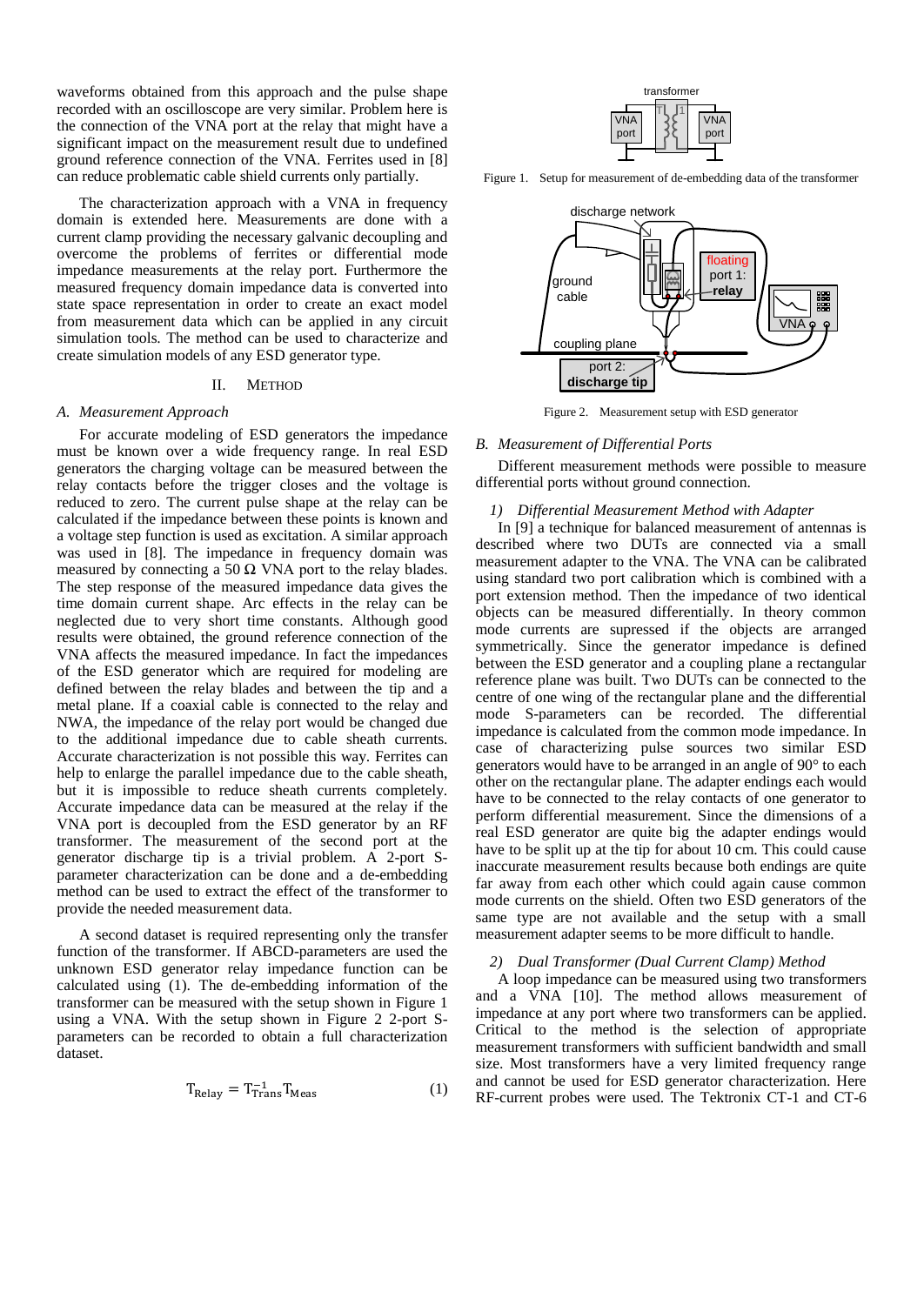have sufficient bandwidth. Frequency characteristics could be removed by the de-embedding process.

In [\[10\]](#page-5-9) the method is described how the loop impedance can be calculated from two calibration datasets and one dataset of transmission and reflection S-parameters including the wanted measurement information of the object to be measured. The network shown in Figure 3 was realized with a mercury reed-relay on a PCB.



Figure 3. Approximating lumped element ESD generator network model

In Figure 5 the measured reflection Z-parameters at the discharge tip are compared to simulated data. Good results were obtained with the dual current clamp method in frequency domain which proves that the impact of the current clamps on the measured impedance is negligible. Since the resonance at about 10 MHz is very sensitive to the distributed capacitance of the circuit it could be adjusted by variation of simulation parameters. The results show the applicability of current sensors as transformer for characterization in frequency domain. The quality of the obtained impedance information depends on the recorded calibration data. In Figure 6 the time domain data of the simulated example network is compared to 3 measured pulses. The data was recorded with a 2 GHz oscilloscope and a CT-6 current probe in the discharge path. The charging voltage was 5 V during measurement. The curves are multiplied by a factor of 200 to be compared to specified values for 1 kV charging voltage. In this case the time domain waveform could not be simulated by the use of a step function from the frequency domain dataset because the voltage breakdown in the model would be simulated at the wrong position. In this method two current clamps have to be connected to the open relay contacts and two calibration datasets have to be recorded. In section [III.A.1\)](#page-3-0) is shown that the impact of a transformer can be extracted by using a deembedding strategy. This means that data could be recorded applying only one current clamp to the measurement port. The impact on the impedance to be measured even would be less.



Figure 4. Setup for transformer (current-probe) characterization



Figure 5. Simulation and measurement with dual current clamp method



Figure 6. Time domain measurement and simulation of the example network

# *3) Measurement Transformer*

As already mentioned single transformer measurements are possible in combination with a de-embedding process. First the de-embedding information has to be recorded. A sketch of the setup is shown in Figure 4. The current probe was connected to a VNA port and shorted by a wire between the inner and outer conductor of an SMA connector which was mounted on a coupling plane. The second VNA port was connected to the SMA jack to measure the transfer function of the current probe. The measured impedance and phase of the setup is shown in Figure 7 and Figure 8 for a CT-1 probe. After the transfer function of the transformer is extracted, the second 50  $\Omega$  VNA port connected to the shorted jack is seen. A phase of 0° can be measured nearly up to 1 GHz. This method is used for further investigations.



Figure 7. Measured impedance before and after transformer de-embedding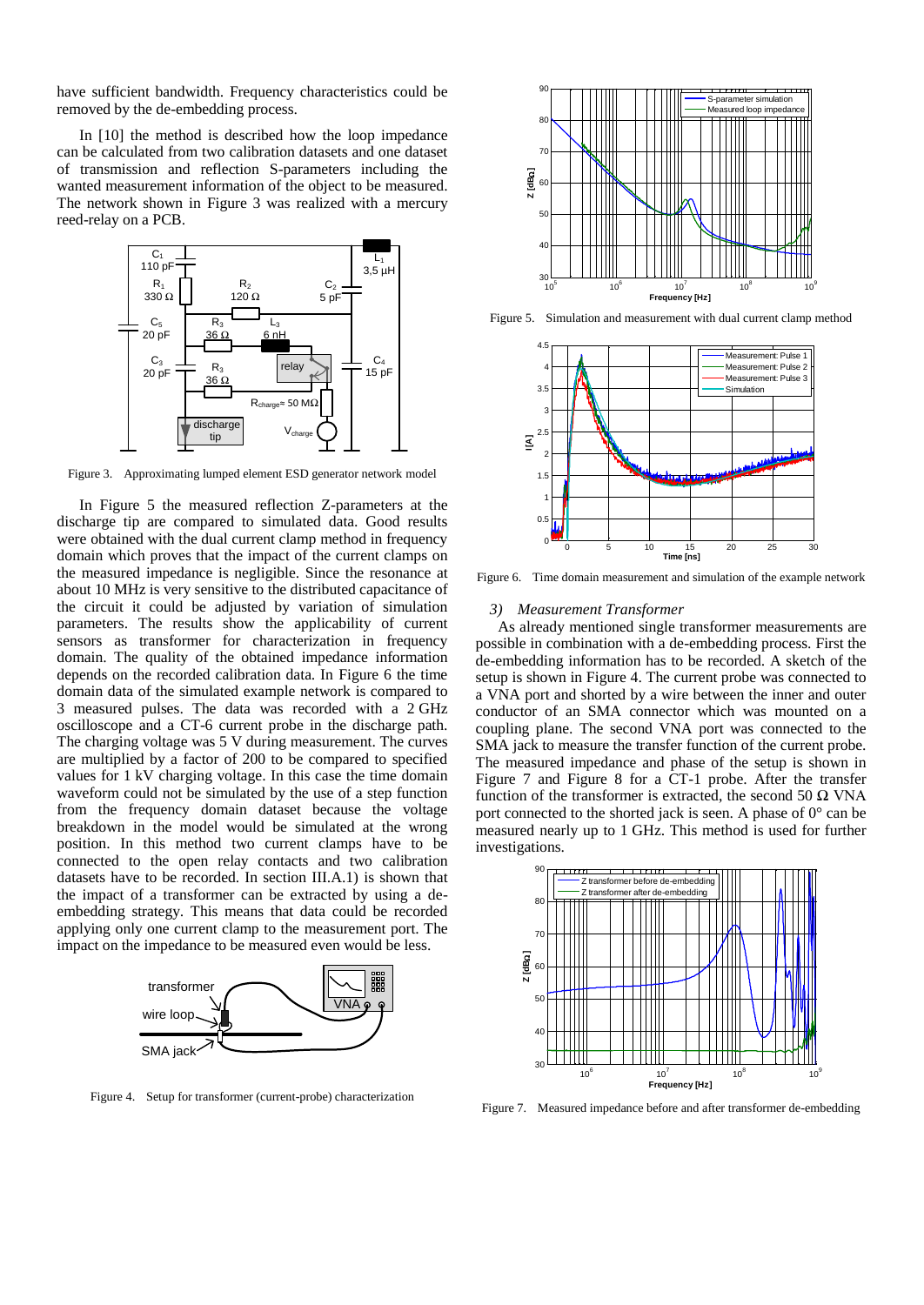

Figure 8. Measured phase before and after transformer de-embedding

#### *C. Behavioural VHDL-AMS Model*

The discrete S-parameters in frequency domain can be converted to an admittance representation and approximated by Vector Fitting algorithms [\[11\]](#page-5-10) into a state space representation. The state space formulation describes the relation between input and output signals by a set of first order differential equations. It is given by equations (2) and (3).

$$
\dot{x}(t) = A \cdot x(t) + B \cdot u(t) \tag{2}
$$

$$
i(t) = C \cdot x(t) + D \cdot u(t) \tag{3}
$$

The dimension of the matrices A, B, C, and D depends on the order n of the state-space model and the number of ports p. The matrices have the following dimensions.

- $A[n, n], B[n, p]$
- $C[p, n], D[p, p]$

For a two-port system the VHDL-AMS model consists of 4 terminals  $P_1$ ,  $P_2$ ,  $P_3$  and  $P_4$ . The voltage  $u_p$  and current  $i_p$  at each port is defined between the two terminals in the model architecture description ("quantity u1 across i1 through P1 to P2;"). The state variables are defined as quantities  $x_n$  of type real. Finally the state space equations can be formulated with reference to the elements of the matrices A, B, C and D.

 $x1'$ dot ==A(1,1)\* $x1 + A(1,2)$ \* $x2 + B(1,1)$ \*u1 +B(1,2)\*u2 ;  $x2'$ dot ==A(2,1)\* $x1 + A(2,2)$ \* $x2 + B(2,1)$ \*u1 +B(2,2)\*u2 ;  $i1 = C(1,1)*x1 + C(1,2)*x2 + D(1,1)*u1 + D(1,2)*u2$ ;  $i2 = C(2,1)*x1 + C(2,2)*x2 + D(2,1)*u1 + D(2,2)*u2$ ;

Figure 9. VHDL-AMS code for state space data

For time domain simulation the models are connected to a step function voltage source to simulate the voltage break down at the relay. The amplitude of the step function is equal to the charging voltage. The VHDL-AMS modeling process is an example. The approach can be also used in other circuit simulation environments like e.g. SPICE. Here the state space representation must be transferred into equivalent controlled current sources and impedances.

# III. VERIFICATION OF METHOD

First basic investigations with a simplified network model were done to verify the proposed impedance measurement method. In section [III.A](#page-3-1) the characterization method is analysed by a comparison of frequency and time domain data using the lumped element model of an ESD generator.

## <span id="page-3-1"></span>*A. Simulation Approach*

The standardized discharge waveform can be simulated with the circuit proposed in [\[8\]](#page-5-7) and shown in Figure 3. A time domain simulation can be performed by setting initial conditions in the capacitor models, applying a step function voltage source, or using a DC source for charging together with a switch simulating the closing of the relay contacts. The discharge network is represented by  $R_1$  and  $C_1$ . For the simulation setup in frequency domain port 1 is connected to the relay and a second port to the discharge tip. The impedance and phase of the configuration was simulated. The results are shown in Figure 12 and Figure 13. Up to several MHz the curves are dominated by  $C_1$ . At about 7 MHz the first minimum of the curves is obtained which is dominated by  $R_1$ and  $R_3$ . The resonance above 10 MHz is very sensitive to small changes of the values of the distributed capacitances C3, C4 and C5 and to  $L_1$  representing the ground strap of the pulse generator. For higher frequencies the differences between the impedances seen by the two ports become more significant.

# <span id="page-3-0"></span>*1) De-embedding*

Similar to Figure 1 the transfer function  $T_{Trans}$  is obtained by simulating 2-port S-parameters. For simulation a transformer model with some parasitic elements was chosen. In Figure 10 the same transformer is connected to the ESD generator circuit and the transfer function  $T<sub>Trans</sub>$  is obtained. Finally we calculate the required S-parameters  $T_{Relay}$  with equation (1). Real- and imaginary parts are extracted correctly from the frequency domain data including the transformer and the ESD generator model information. T<sub>Relay</sub> now is used to compute the discharge current through the tip in time domain by exciting the state space model with a step function voltage source. In Figure 11 the current shapes are compared obtained with the state space model and a time domain simulation. Small deviations can be seen at the peak of the curve due to approximation errors, but the effect can be neglected since the deviation is less than 0,1%.



Figure 10. ESD generator circuit with current clamp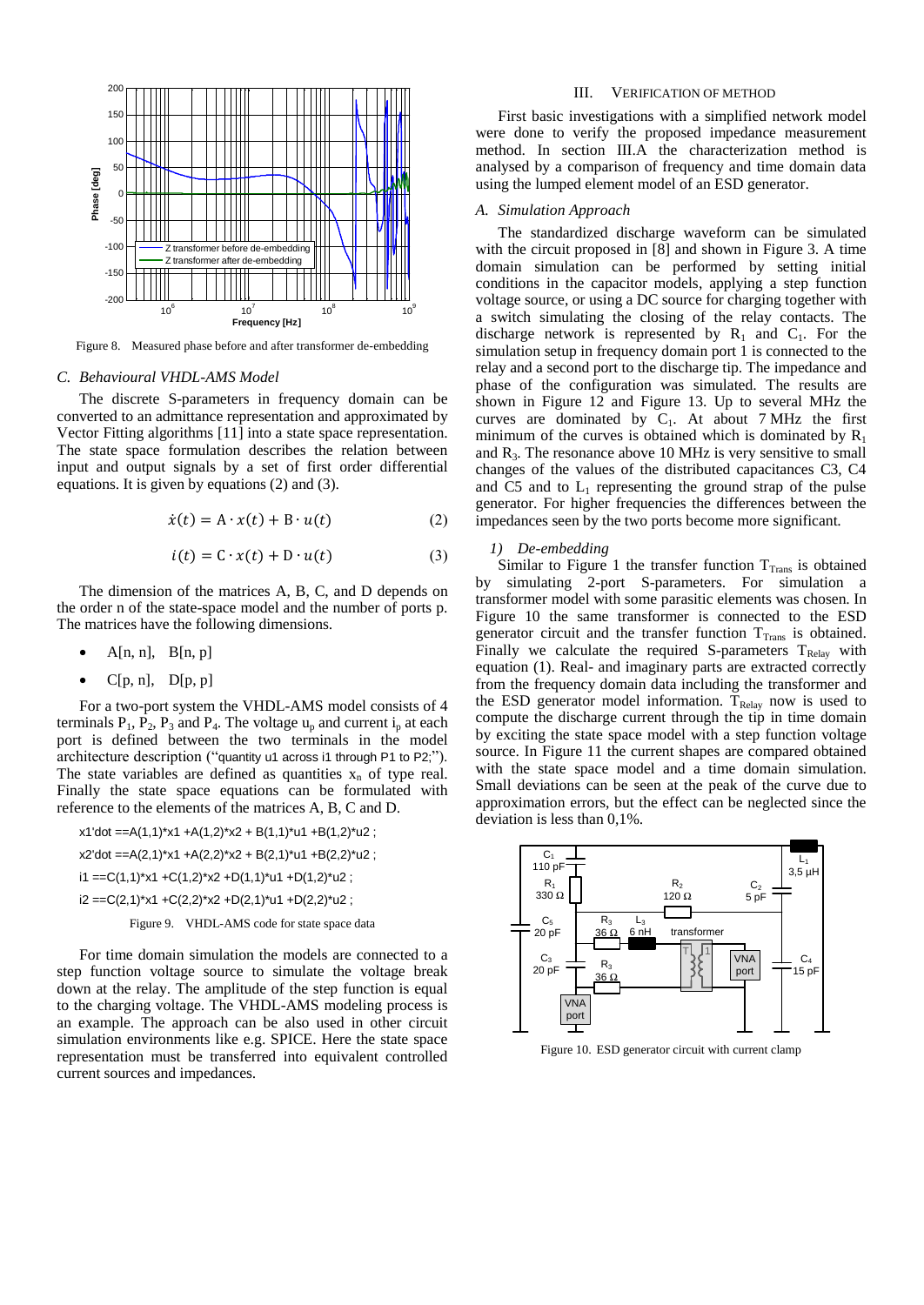

Figure 11. Comparison of the resulting pulses in time domain

#### IV. APPLICATION OF METHOD

The combined impedance measurement method was used for the characterization of a NoiseKen TC-815R ESD generator. To obtain the characterization data of the ESD generator the setup shown in Figure 2 was used. As the contact between the discharge network and the generator tip is realized in the relay, the measurement transformer is shorted to the relay contacts by a wire which is kept as short as possible. The generator tip is connected to the inner conductor of the SMA jack and the network parameters between both ports can be calculated using de-embedding. During measurement the ground cable of the ESD generator must be connected to the coupling plane.

In Figure 12 and Figure 13 the measured impedance and phase are compared to the simulated curves obtained from the simple ESD generator example circuit shown in Figure 3. For low frequencies the measured Z11-parameters are influenced by the lower cut off frequency of the transformer (CT-1). Up to some MHz the impedance is dominated by the capacitor of the discharge network. The curves are similar up to the characteristic resonance at about 20 MHz. The impedance at higher frequencies from about 50 MHz to 1 GHz determines the first nanoseconds of the time domain waveform. Here some differences at both ports are visible. Concerning the measured phase also a similar behavior in comparison to the lumped element simulation model can be observed.



Figure 12. Comparison of measured and simulated impedance



Figure 13. Comparison of measured and simulated phase

## *A. Modeling*

A state space model was generated from the measured impedance data shown in Figure 12 and Figure 13 by using the model order reduction technique. The used model order was 24 and the bandwidth of the model was limited to 1 GHz. A good fitting can be observed in comparison to the measured data as shown in Figure 14.



Figure 14. : Approximation of measurement data

## *B. Comparison of Model with Measurement Data*

In Figure 15 and Figure 16 the time domain simulation from the state space model which was excited by a step function voltage source with amplitude of 1 kV is compared to measured waveforms. For time domain measurement the discharge network was charged to 10 V and the ESD generator was discharged via a standard current target. The current was recorded with a 2 GHz oscilloscope. The measurement data was multiplied by a factor 100 for comparison to 1 kV simulated charging voltage. The rise times and amplitudes of the measured and simulated first peak are in very good agreement. After 3 ns the pulses show some deviations but still keep the same tendency of maxima and minima. The allover fitting of the state space simulation model and measurement is good.